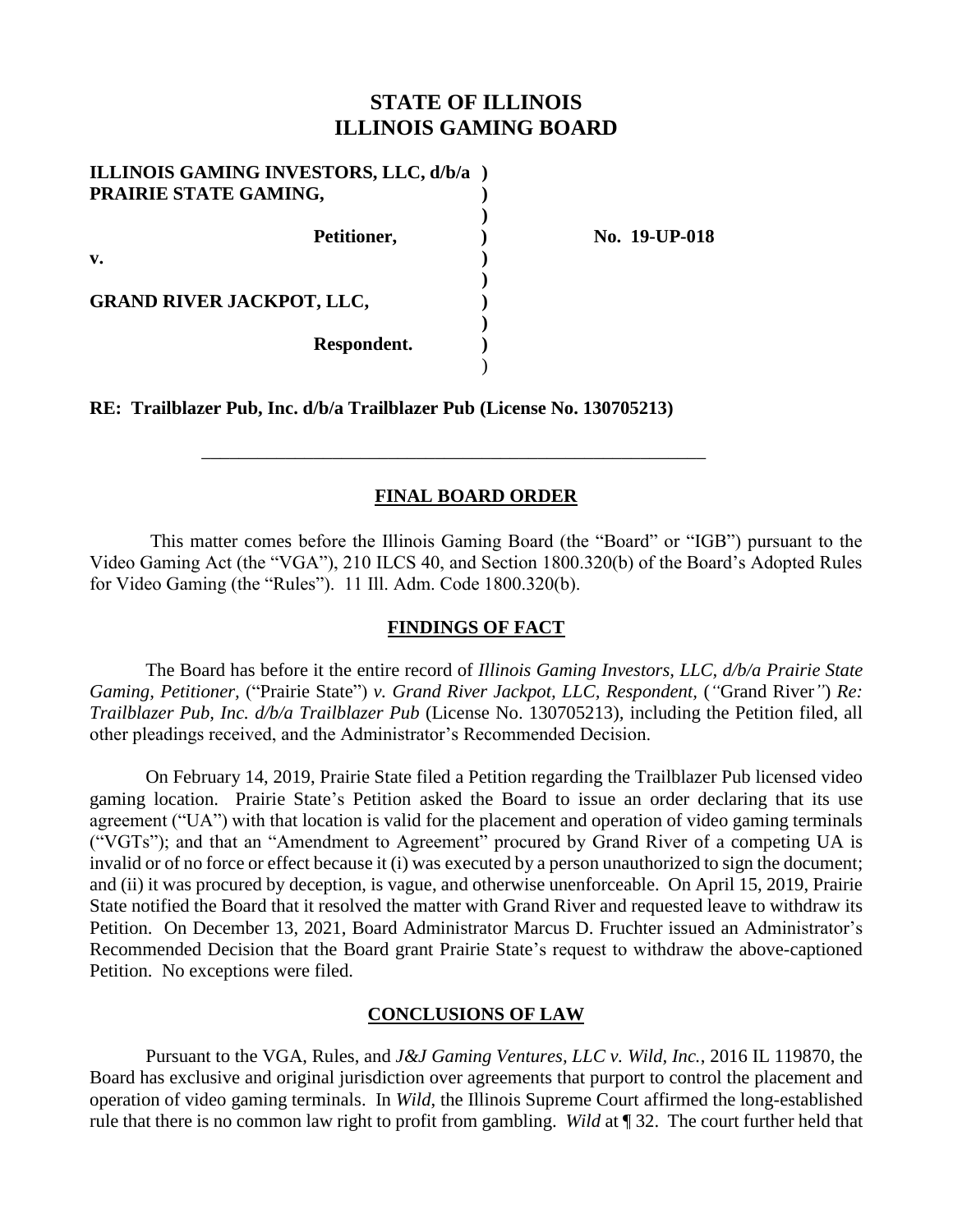the VGA's legalization of video gaming is an exception to the general prohibition on gambling, that video gaming is allowed only as authorized by the VGA or Rules, and that by "legalizing the use of video gaming terminals for commercial gambling purposes, the legislature enacted a comprehensive statutory scheme, creating rights and duties that have no counterpart in common law or equity." *Id*.

Prairie State's request to withdraw its Petition is sufficient to conclude this matter. In *Doxsie v. Ill. Gaming Bd*., 2021 IL App (1st) 191875, the Appellate Court affirmed the Board's authority to interpret and administer the Rules. *Doxsie* at ¶ 17. In this matter, Prairie State seeks to withdraw its request. The Rules do not specifically contemplate a Petitioner's ability to withdraw its Petition. In keeping with our authority to interpret and administer the Rules, we find that a Petitioner's withdrawal of its Rule 320 Petition is implied and fundamentally fair. Moreover, it is not a proper use of the limited time and resources of all involved to require a petitioner to continue to prosecute a petition it no longer wishes to advance.

Therefore, after careful review and consideration of the entire record, the Board hereby:

- (1) Adopts the Administrator's Recommended Decision;
- (2) Grants Prairie State's April 15, 2019 request to withdraw its above-captioned Petition regarding Trailblazer Pub;
- (3) Makes no findings of facts or conclusions of law on the merits of Prairie State's Petition; and
- (4) Closes the Petition regarding Trailblazer Pub.

This is a Final Order subject to judicial review under the Administrative Review Law pursuant to 230 ILCS 10/17.1. The Rules of the Illinois Gaming Board do not permit motions or requests for reconsideration of this Order.

## **VOTED THIS THE TWENTY-SEVENTH DAY OF JANUARY 2022**



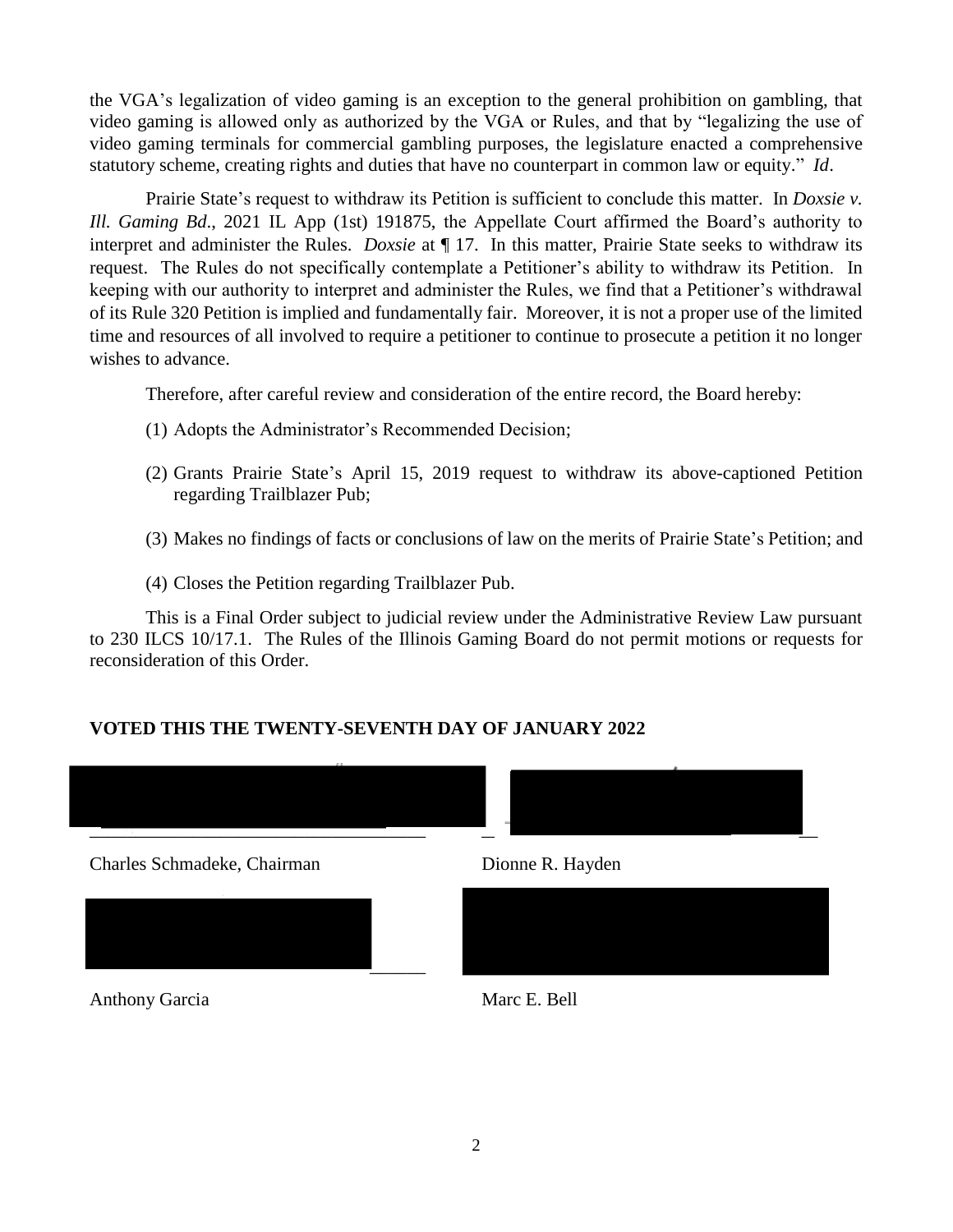## **STATE OF ILLINOIS ILLINOIS GAMING BOARD**

| ILLINOIS GAMING INVESTORS, LLC, d/b/a )<br>PRAIRIE STATE GAMING,           |  |
|----------------------------------------------------------------------------|--|
| Petitioner,                                                                |  |
| <b>GRAND RIVER JACKPOT, LLC,</b>                                           |  |
| Respondent.                                                                |  |
| RE: Trailblazer Pub, Inc. d/b/a<br>Trailblazer Pub (License no. 130705213) |  |

**No. 19-UP-018** 

### **ADMINISTRATOR'S RECOMMENDED DECISION**

This dispute comes before the Illinois Gaming Board (the "Board" or "IGB") under Section 1800.320(b) of the Board's Adopted Rules (the "Rules"). 11 Ill. Adm. Code 1800.320(b). This Recommendation issues under Rule 320(b)(6). 11 Ill. Adm. Code 1800.320(b)(6).

Illinois Gaming Investors, LLC d/b/a Prairie State Gaming ("Prairie State") brought the abovecaptioned Rule 320 Petition against Respondent Grand River Jackpot, LLC ("Grand River") on February 19, 2019 to contest the validity and enforceability of an agreement that purports to control the placement and operation of video gaming terminals ("VGTs") at Trailblazer Pub, Inc. d/b/a Trailblazer Pub ("Trailblazer Pub"). Subsequently, on April 15, 2019, Prairie State requested leave to withdraw its Petition, notifying the Board it had resolved the dispute with Grand River. There is no justiciable controversy under Rule 320 for the Board to resolve.

As such, the Board should permit Prairie State to withdraw its Petition, thereby closing this matter and allowing the existing UA between Grand River and Trailblazer Pub to continue in operation according to its terms.For the foregoing reasons, I recommend that the Board enter an Order:

1. Granting Prairie State's request to withdraw its Petition in the above-captioned matter; and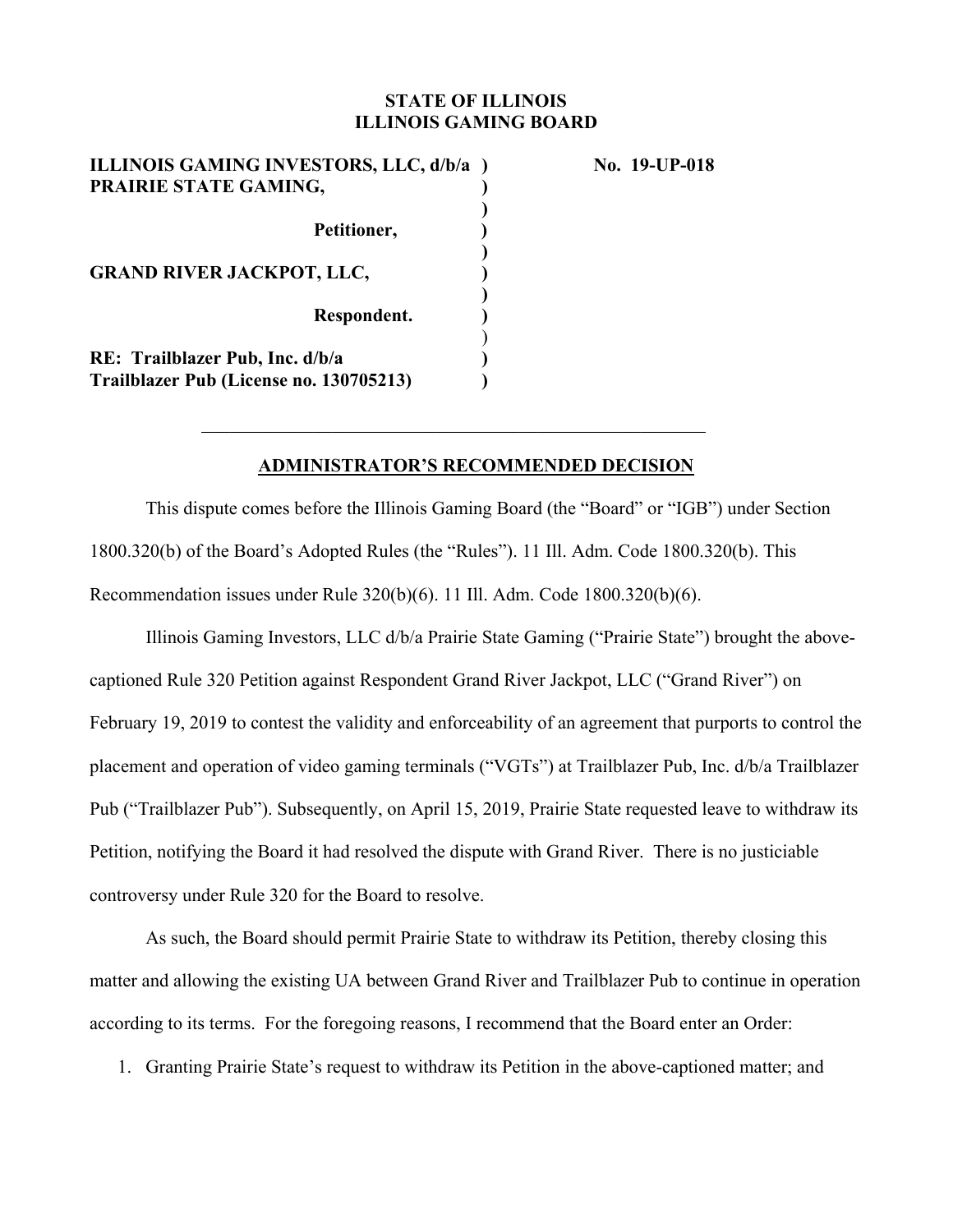2. Directing that all further proceedings shall be cancelled, and the matter concluded.

**Pursuant to Rule 320(b)(7), any party to this Petition wishing to file exceptions must do so no later than 14 days after receipt of the Recommended Decision.** 

**DATED: DECEMBER 13, 2021 RESPECTFULLY SUBMITTED,** 



**ILLINOIS GAMING BOARD ADMINISTRATOR**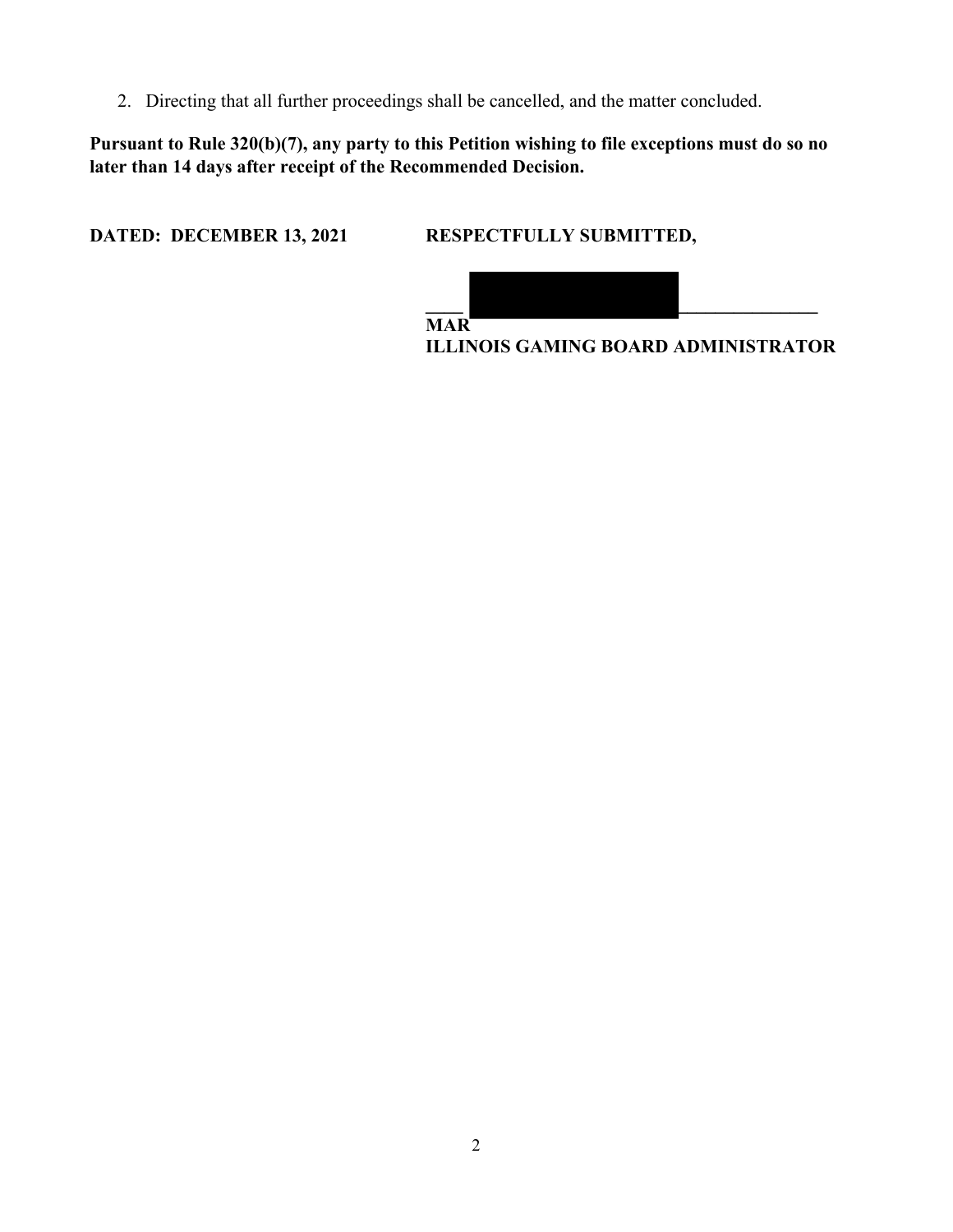#### **SERVICE LIST**

Pursuant to Board Rules 1800.320(b)(2)(A), 1800.320(b)(12), and 1800.140, this Final Order is being served via e-mail upon all parties of record, to:

J. Thomas Long Grand River Jackpot notify@grandriverjackpot.com 2963 Stanton Street Springfield, IL 62703

Carol Lynn Garecht Trailblazer Pub, Inc. carolgarecht@aol.com 1914 N. Dirksen Parkway Springfield, IL 62702

Attorney for Prairie State Gaming Robert M. Riffle rriffle@rmrenterprises.net 133A South Main Morton, IL 61550

Attorney for Grand River Jackpot Richard Hu rh[u@taftlaw.com](mailto:jpellum@taftlaw.com) Taft Stettinius & Hollister LLP 111 East Wacker Drive, Suite 2800 Chicago, Illinois 60601

Office of General Counsel IGB.320@igb.illinois.gov Illinois Gaming Board 160 North LaSalle Street Suite 300 Chicago, IL 60601